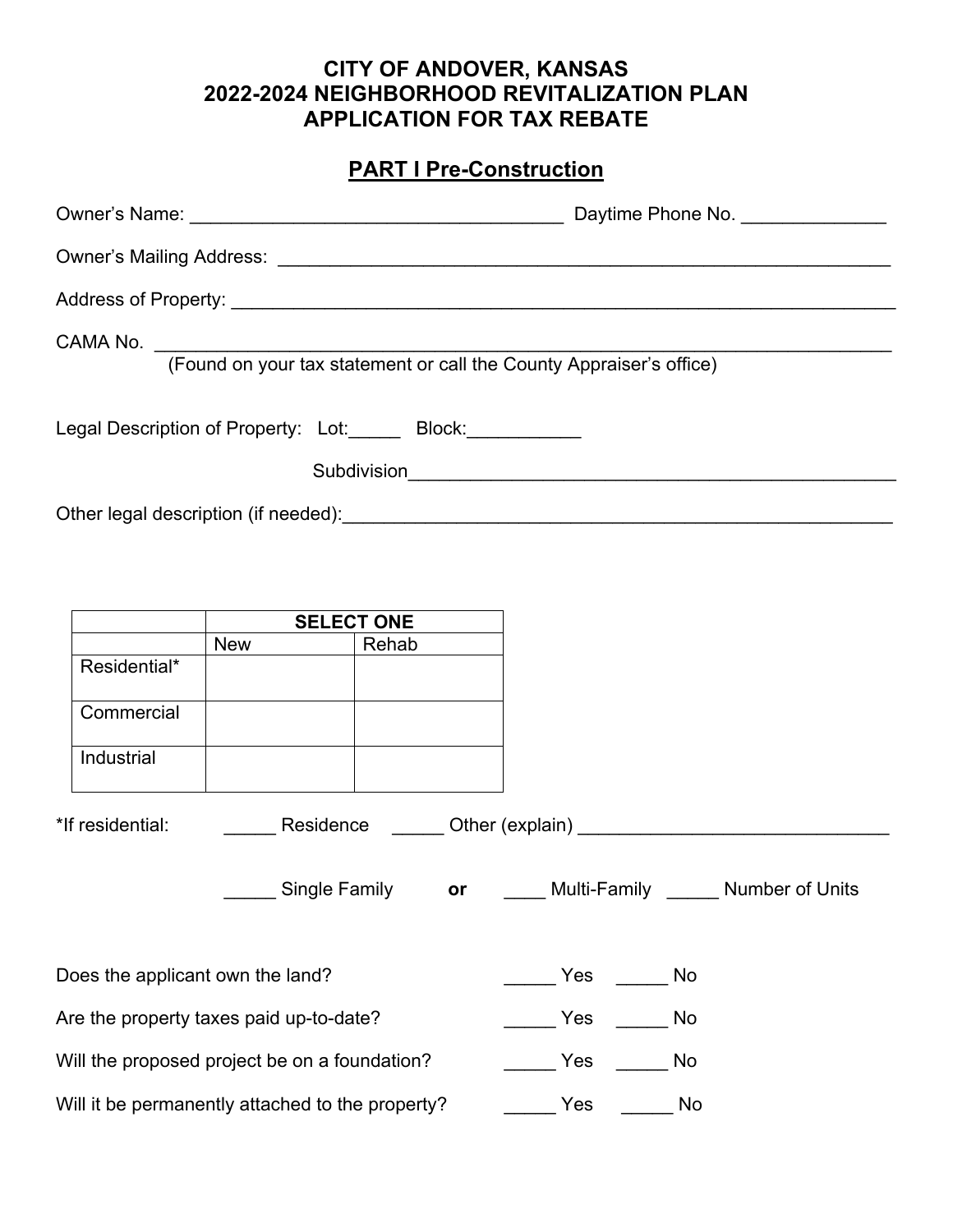I have read and do hereby agree to follow all application procedures and criteria. I further understand that this application will void six months from the date below, if improvements or construction have not begun, or if improvements are not complete within one (1) year from start.

#### **Acknowledgement**

I have received a copy of the City of Andover, Kansas Neighborhood Revitalization Plan and the application form and by my signature, I have read and am applying for a Butler County tax rebate based on my investment and the incremental increase in appraised value of the project after improvements.

**One dollar spent is not necessarily equal to one dollar of increased value.** Any questions regarding said values should be addressed to the Butler County Appraiser's Office.

I acknowledge this program is not official until the State Attorney General approves the applicable Interlocal Cooperation Agreement. In the unlikely event the Interlocal Cooperation Agreement is not approved, my \$25.00 NRP application fee will be refunded. City of Andover building permit fees associated with this application will not be refunded.

 $\overline{\phantom{a}}$  , and the contribution of the contribution of the contribution of the contribution of the contribution of the contribution of the contribution of the contribution of the contribution of the contribution of the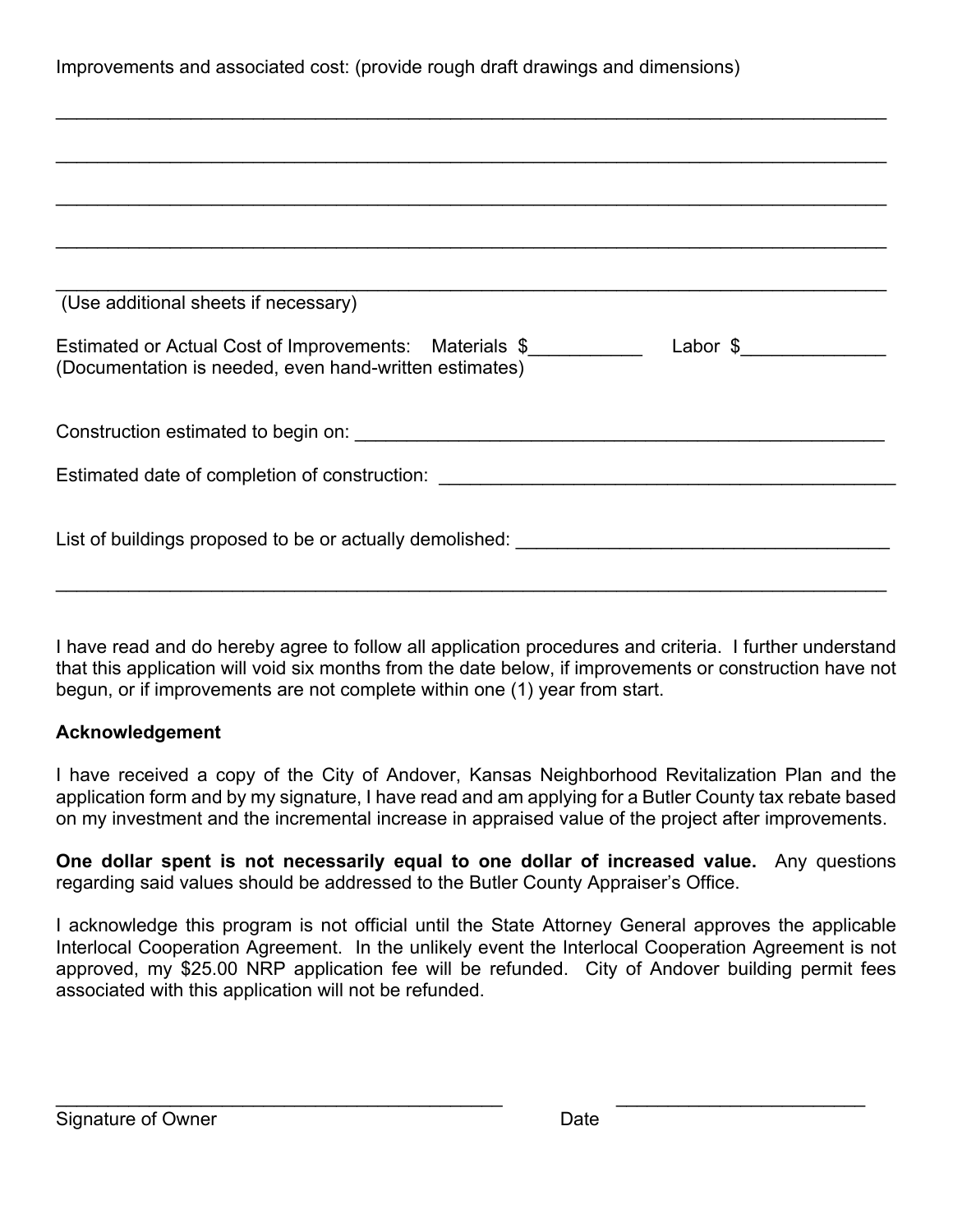# **\*\*A non-refundable \$25 application fee must accompany this application.\*\***

I find this application complete and recommend its consideration for any and all tax rebates subject to the Butler County Kansas taxing authority.

| <b>Building</b><br>Official |  |
|-----------------------------|--|

Building Permit Number

\_\_\_\_\_\_\_\_\_\_\_\_\_\_\_\_\_\_\_\_\_\_\_\_\_\_\_\_\_\_\_\_\_\_\_\_\_\_\_\_\_\_\_

| <b>FOR COUNTY APPRAISER'S USE ONLY</b>                                                                                                                                               |                         |       |  |  |  |
|--------------------------------------------------------------------------------------------------------------------------------------------------------------------------------------|-------------------------|-------|--|--|--|
| Based upon the above listed improvements and associated costs supplied by the applicant, the<br>improvement initially may _______ or may not ______ meet the terms for a tax rebate. |                         |       |  |  |  |
| By:<br>(Butler County Appraiser's Office)                                                                                                                                            |                         | Date: |  |  |  |
| Copy to: Applicant                                                                                                                                                                   | <b>County Appraiser</b> | File  |  |  |  |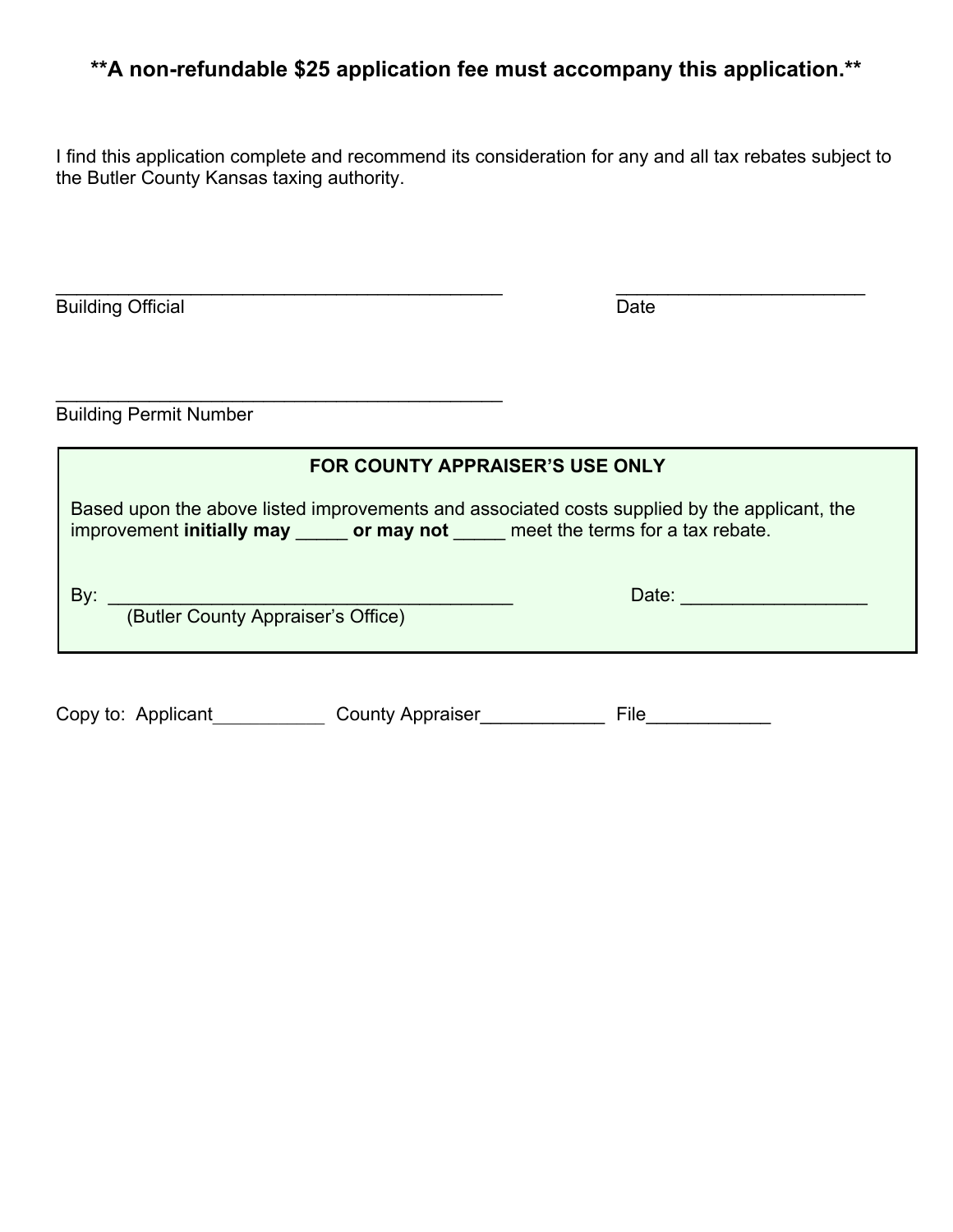### **CITY OF ANDOVER, KANSAS 2022-2024 NEIGHBORHOOD REVITALIZATION PLAN APPLICATION FOR TAX REBATE**

### **PART II (Optional) January Status of Completion**

| As of January 1 following commencement of construction, the improvements are approximately                                             |                              |  |  |  |  |  |
|----------------------------------------------------------------------------------------------------------------------------------------|------------------------------|--|--|--|--|--|
| 2% complete.                                                                                                                           |                              |  |  |  |  |  |
|                                                                                                                                        |                              |  |  |  |  |  |
|                                                                                                                                        |                              |  |  |  |  |  |
| Signature of Applicant                                                                                                                 | Date                         |  |  |  |  |  |
|                                                                                                                                        |                              |  |  |  |  |  |
| <b>FOR COUNTY APPRAISER'S USE ONLY</b>                                                                                                 |                              |  |  |  |  |  |
| As of __________________________________, taxes and special assessments on this parcel of property are<br>or are not _____ delinquent. |                              |  |  |  |  |  |
| (Butler County Appraiser's Office)<br>By: $\overline{\phantom{a}}$                                                                     | Date: ______________________ |  |  |  |  |  |